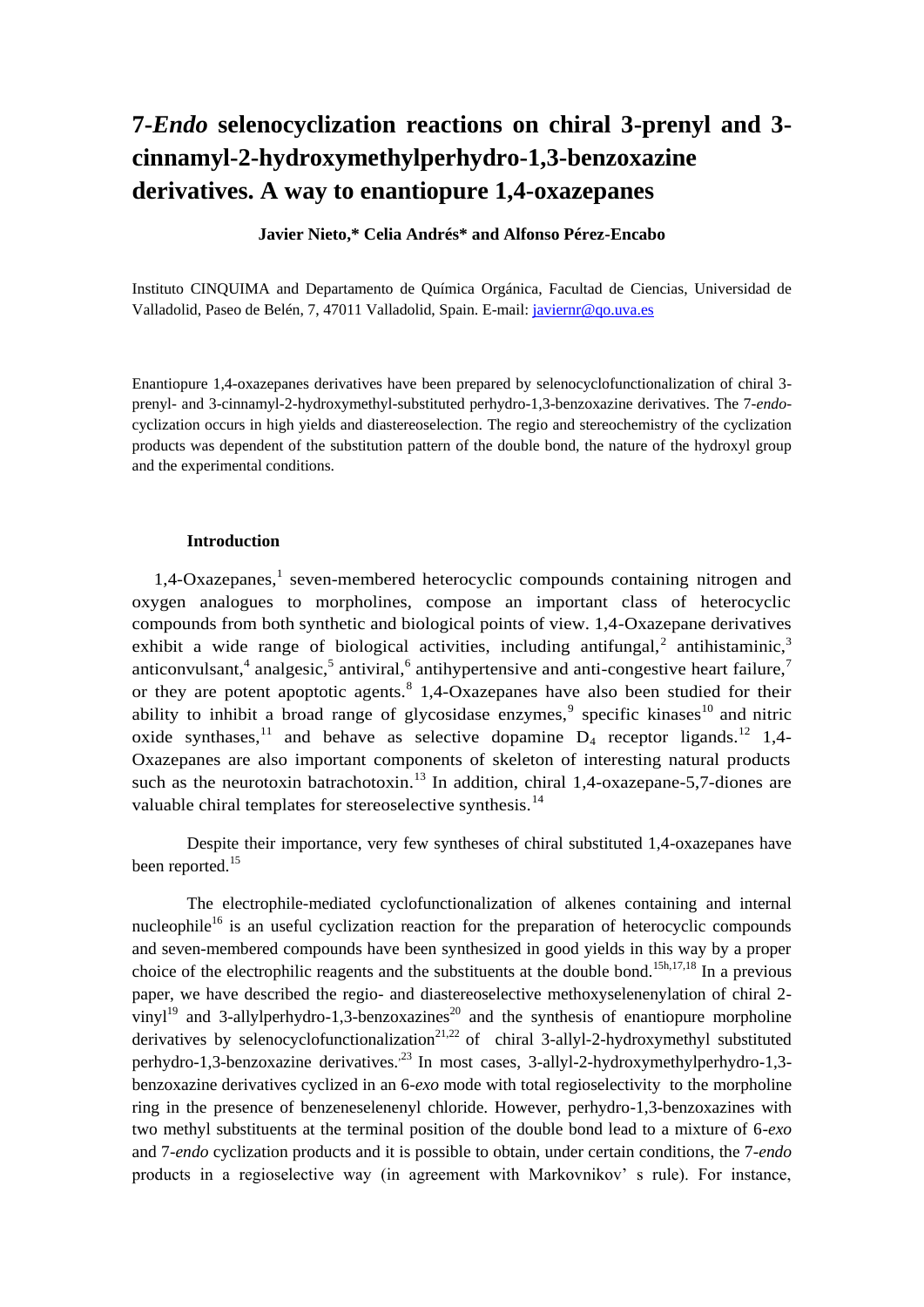treatment of the 3-prenylperhydro-1,3-benzoxazine derivative **10a** bearing a secondary hydroxyl group in C-2 with PhSeCl in CH<sub>2</sub>Cl<sub>2</sub> at -78  $^{\circ}$ C in the presence of SnCl<sub>4</sub> mainly furnished the 7-*endo* product **11a** together with only a 7% of the 6-*exo* product **14a**. 21

Our interest in preparation of enantiopure 1,4-oxazepanes has prompted us to study the regio and stereoselective selenocyclofunctionalization of 3-prenyl and 3-cinnamyl-2 hydroxymethylperhydro-1,3-benzoxazine derivatives promoted by benzeneselenenyl chloride. We envisioned that a phenyl substituent located at the terminal position of the double bond could greatly improve the *endo*-regioselectivity. Herein, we report our results in detail.

## **Results and discussion**

The starting chiral perhydro-1,3-benzoxazines **10b** and **10g-k** were prepared as single diastereomers, in good to excellent yields, as summarized in Scheme 1.

Treatment of ketone  $1^{24}$  with sodium borohydride in methanol at  $-10$  °C afforded nearly quantitative the alcohol **10b**. The primary alcohol **10g** was obtained by condensation of amino alcohol  $2^{25}$  with glycolaldehyde dimer in a mixture of  $CH_2Cl_2$ -toluene at reflux. Alkylation of 2benzoylperhydrobenzoxazine **3** <sup>24</sup> with cinnamyl bromide and potassium carbonate in refluxing acetonitrile afforded ketone **4**, which was transformed into the alcohol **10h** by reduction of the carbonyl group with sodium borohydride. A similar reduction of ketone **6** obtained by condensation of aminomenthol derivative  $5^{26}$  with phenylgyoxal in toluene at reflux, afforded alcohol **10i**. Carbinol **10j** was obtained by addition of methylmagnesium iodide to the ester **8**, which was obtained by alkylation of benzoxazine  $7<sup>24</sup>$  with cinnamyl bromide. Lastly, alcohol **10k**, epimer of **10h**, was prepared by addition of phenylmagnesium bromide to the aldehyde **9** 27 in diethyl ether at -10 ºC. As expected, the reduction of ketones **1**, **4** and **6** to alcohols **10b**, **10h** and **10i** with sodium borohydride proceeded with excellent diastereomeric excesses (de > 92%).<sup>28</sup>The diastereoselectivity in the addition of the phenyl-Grignard reagent to aldehyde **9** is lightly lower (88% de). After purification by flash chromatography and/or recrystallization, all these compounds were obtained as single diastereomers and their absolute configuration in the new created stereocentre was assigned as *S* for alcohols **10b**, **10h** and **10i** and *R* for alcohol **10k** in agreement with Eliel's reports.<sup>28</sup>

The synthesis of perhydro-1,3-benzoxazines  $10a$ ,<sup>21</sup>,  $10c$ ,<sup>21</sup>,  $10d$ ,<sup>24</sup>,  $10e^{27}$  and  $10f^{29}$  has been previously described.

Selenocyclofunctionalization of alcohols **10a-k** was tested under different reaction conditions and with different selenium reagents and additives. After extensive experimentation, we found that the cyclic *endo*-products were obtained in moderate to good yields and stereoselection under two different reaction conditions using benzeneselenenyl chloride as electrophile, in CH<sub>2</sub>Cl<sub>2</sub> in the presence of SnCl<sub>4</sub> at -78 °C or in acetonitrile at room temperature. The results are summarized in Table 1.

All unsaturated alcohols furnished the selenocyclization products in excellent chemical yield, with the exception of alcohol **10f.** Nevertheless, the behaviour of 3-cinnamyl derivatives **10e-k** differs from that show by the 3-prenyl substituted perhydro-1,3-benzoxazines **10a-d**. The selenocyclofuntionalization of cinnamyl derivatives **10e-k** turned out with very high or total *endo-*regioselectivity (entries 9-19 in Table 1), only a 5% of *exo* product **13j** was detected in the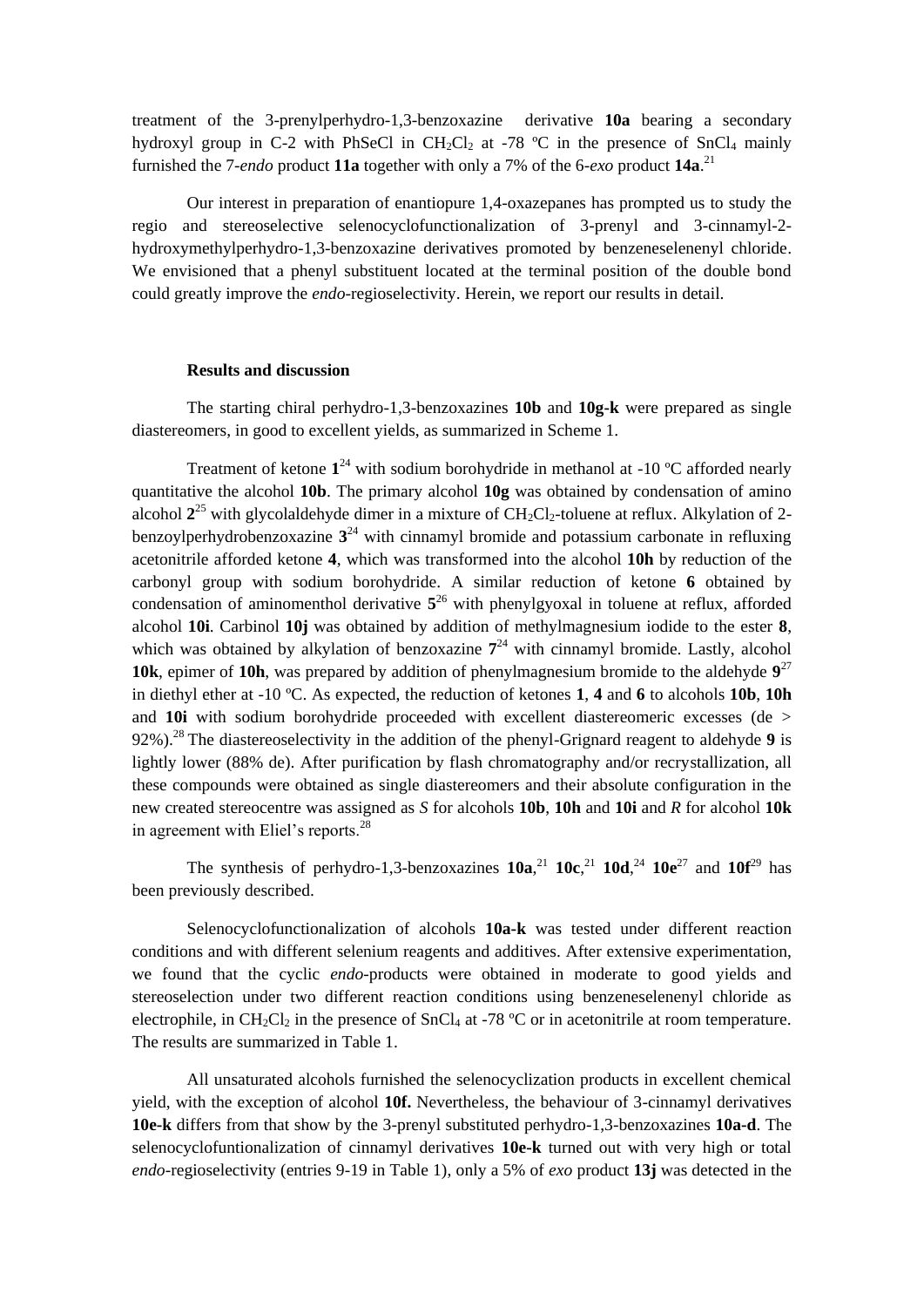cyclization of the tertiary alcohol **10j** (entry 18). By contrast, the regioselectivity in the cyclization of prenyl derivatives **10a-d** was dependent on both the reaction conditions and the substitution about the hydroxyl group (entries 1-8).



**Scheme 1** Synthesis of perhydrobenzoxazines **10b** and **10g-h**. Reagents and conditions: (i) NaBH<sub>4</sub>, EtOH, -10 °C (ii) Glycolaldehyde dimer, toluene, CH<sub>2</sub>Cl<sub>2</sub>, reflux (iii) Cinnamyl bromide, K<sub>2</sub>CO<sub>3</sub>, CH<sub>3</sub>CN, 80 °C (iv) PhCOCHO, toluene reflux (v) MeMgI, Et<sub>2</sub>O, 0 °C (vi) PhMgBr, Et<sub>2</sub>O, -10 °C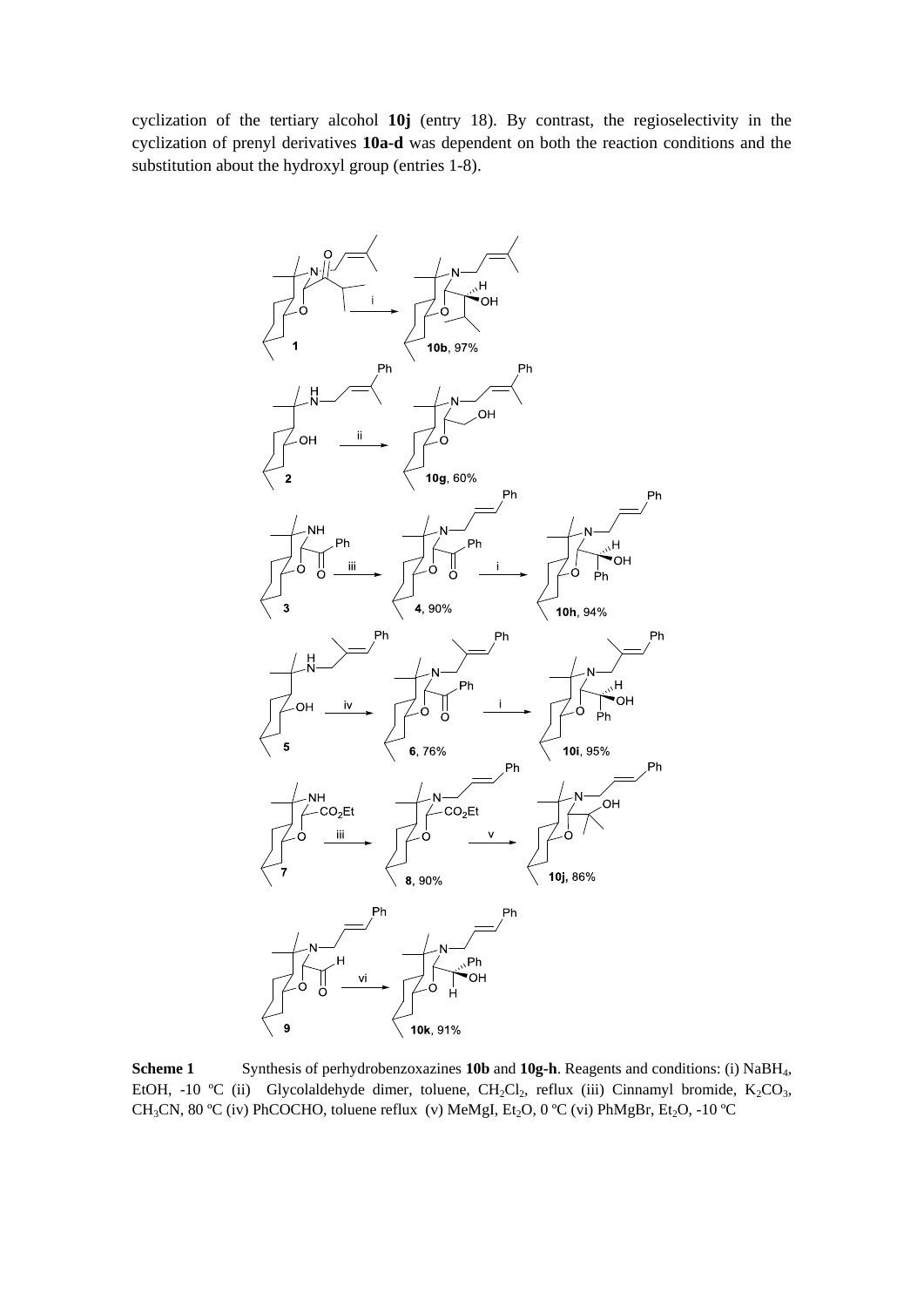

| $R^3$<br>$R^2$<br>R <sup>1</sup><br>R <sup>5</sup><br>⊱OH<br>conditions<br>R <sup>4</sup> |                           |                 |                           |       |                | $\mathsf{R}^1$<br>N<br>$R^4$<br>$\Omega$ | SePh<br>$R^2$<br>$\mathsf{R}^5$      | Ö               | PhSe $R^2$<br>R <sup>1</sup><br>$R^3$<br>R <sup>5</sup><br>$R^4$ | $R^2$<br>R <sup>1</sup><br>$\sqrt{R^3}$<br>SePh<br>O<br>R <sup>5</sup><br>R <sup>4</sup><br>Ō. | $R^3$<br>SePh<br>$R^{2^{n'}}$<br>$\mathsf{R}^1$<br>O<br>۰Ń<br>R <sup>5</sup><br>$\sigma$ <sup>4</sup> |
|-------------------------------------------------------------------------------------------|---------------------------|-----------------|---------------------------|-------|----------------|------------------------------------------|--------------------------------------|-----------------|------------------------------------------------------------------|------------------------------------------------------------------------------------------------|-------------------------------------------------------------------------------------------------------|
|                                                                                           | 10a k                     |                 |                           |       |                | $11a-k$                                  |                                      |                 | $12a-k$                                                          | 13a k                                                                                          | 14a-k                                                                                                 |
|                                                                                           | Entry Alcohol $R^1$ $R^2$ |                 |                           | $R^3$ | R <sup>4</sup> |                                          | $R^5$ Conditions <sup><i>a</i></sup> | Yield           | endo / exo ratio                                                 | endo products ratio                                                                            | exo products ratio                                                                                    |
|                                                                                           |                           |                 |                           |       |                |                                          |                                      | $(\%)^b$        | $(\%)^c$                                                         | $(\%)^c$                                                                                       | $(\%)^c$                                                                                              |
| $\mathbf{1}$                                                                              | 10a                       | H               | Me                        | Me    | Ph             | $\overline{H}$                           | $\mathbf{A}$                         | 90              | 93/7                                                             | 11a $(>\!96)^d$                                                                                | 14a $(>96)^d$                                                                                         |
| $\boldsymbol{2}$                                                                          | 10a                       | H               | Me                        | Me    | Ph             | H                                        | $\, {\bf B}$                         | 85              | 45/55                                                            | 11a (78) / 12a (22)                                                                            | 13a $(10) / 14a(90)$                                                                                  |
| 3                                                                                         | 10 <sub>b</sub>           | H               | Me                        | Me    | ${}^{i}Pr$     | H                                        | A                                    | 93              | 100/0                                                            | 11b $(>96)^d$                                                                                  |                                                                                                       |
| 4                                                                                         | 10 <sub>b</sub>           | H               | Me                        | Me    | ${}^{i}Pr$     | H                                        | B                                    | 88              | 43/57                                                            | 11b $(75)/12b(25)$                                                                             | 13b $(11) / 14b (89)$                                                                                 |
| 5                                                                                         | 10c                       | $H_{\parallel}$ | Me Me                     |       | Ph             | Me                                       | A                                    | 90              | 0/100                                                            |                                                                                                | 13c $(74) / 14c(26)$                                                                                  |
| 6                                                                                         | 10c                       | H               | Me                        | Me    | Ph             | Me                                       | $\, {\bf B}$                         | 92              | 0/100                                                            |                                                                                                | 13c $(79) / 14c(21)$                                                                                  |
| 7                                                                                         | 10d                       | H               | Me                        | Me    | H              | $\boldsymbol{\mathrm{H}}$                | A                                    | 94              | 90/10                                                            | 11d $(64) / 12d (36)$                                                                          | 13d $(>96)^d$                                                                                         |
| 8                                                                                         | <b>10d</b>                | H               | Me                        | Me    | H              | H                                        | $\, {\bf B}$                         | 90              | 38/62                                                            | 11d $(30) / 12d (70)$                                                                          | 13d $(35) / 14d (65)$                                                                                 |
| 9                                                                                         | <b>10e</b>                | H               | H                         | Ph    | H              | H                                        | $\mathbf{A}$                         | 87              | 100/0                                                            | 11e $(55) / 12e(45)$                                                                           |                                                                                                       |
| 10                                                                                        | <b>10e</b>                | H               | H                         | Ph    | H              | $\boldsymbol{\mathrm{H}}$                | $\, {\bf B}$                         | 90              | 100/0                                                            | 11e (30) / 12e (70)                                                                            |                                                                                                       |
| 11                                                                                        | <b>10f</b>                | M               | H                         | Ph    | H              | $\boldsymbol{\mathrm{H}}$                | $A^e$                                | 58 <sup>f</sup> | 100/0                                                            | 11f $(72) / 12f (28)$                                                                          |                                                                                                       |
|                                                                                           |                           | e               |                           |       |                |                                          |                                      |                 |                                                                  |                                                                                                |                                                                                                       |
| 12                                                                                        | 10f                       | M               | H                         | Ph    | H              | $H_{\rm}$                                | $\, {\bf B}$                         | 15 <sup>8</sup> | $100/0$                                                          | 11f $(>96)^d$                                                                                  |                                                                                                       |
|                                                                                           |                           | e               |                           |       |                |                                          |                                      |                 |                                                                  |                                                                                                |                                                                                                       |
| 13                                                                                        | 10 <sub>g</sub>           | H               | Me                        | Ph    | H              | H                                        | A                                    | 92              | 100/0                                                            | 11g $(57)$ /12g $(43)$                                                                         |                                                                                                       |
| 14                                                                                        | 10 <sub>g</sub>           | H               | Me                        | Ph    | H              | H                                        | $\bf{B}$                             | 92              | 100/0                                                            | 11g(23)/12g(77)                                                                                |                                                                                                       |
| 15                                                                                        | 10 <sub>h</sub>           | H               | $\boldsymbol{\mathrm{H}}$ | Ph    | Ph             | $H_{\rm}$                                | $\mathbf{A}$                         | 95              | $100/0$                                                          | 11h $(93) / 12h (7)$                                                                           |                                                                                                       |
| 16                                                                                        | 10 <sub>h</sub>           | H               | $\boldsymbol{\mathrm{H}}$ | Ph    | Ph             | H                                        | $\, {\bf B}$                         | 92              | 100/0                                                            | 11h $(67) / 12h (33)$                                                                          |                                                                                                       |
| 17                                                                                        | <b>10i</b>                | M               | H                         | Ph    | Ph             | H                                        | $\mathbf{A}^e$                       | $84^h$          | $100/0$                                                          | 11i $(>96)^d$                                                                                  |                                                                                                       |
|                                                                                           |                           | e               |                           |       |                |                                          |                                      |                 |                                                                  |                                                                                                |                                                                                                       |
| 18                                                                                        | 10j                       | H               | H                         | Ph    | Me             | Me                                       | A                                    | 88              | 95/5                                                             | 11j $(>96)^d$                                                                                  | 13j $(>96)^d$                                                                                         |
| 19                                                                                        | 10k                       | H               | H                         | Ph    | H              | Ph                                       | $\boldsymbol{A}$                     | 90              | 100/0                                                            | 11k $(5)/12k(95)$                                                                              |                                                                                                       |

<sup>*a*</sup>Conditions A: PhSeCl, SnCl<sub>4</sub>, CH<sub>2</sub>Cl<sub>2</sub>, -78 °C, 2.5 h. Conditions B: PhSeCl, CH<sub>3</sub>CN, room temp., 14 h. <sup>*b*</sup>Yield</sup> refers to pure compounds after column chromatography. <sup>*c*</sup>Determined by <sup>1</sup>H NMR on the reaction mixtures. <sup>*d*</sup>Only one diastereomer *exo* or *endo* was detected by <sup>1</sup>H RMN spectra of the reaction mixtures. <sup>*e*</sup>Reaction was stirring additional 4 h at -22 ºC. *<sup>f</sup>*Chlorinated products **15f** (15%) and **16f** (10%) were also isolated. *<sup>g</sup>*The major products of reaction were the chlorinated products **15f** (9%) and **16f** (31%). *<sup>h</sup>*An inseparable mixture of chlorinated products **15i** and **16i** (8%) were also isolated.

Excellent yields and levels of regioselectivity in favour of *endo* products are obtained in the cyclization of secondary alcohols  $10a$  and  $10b$  in  $CH_2Cl_2$  in the presence of PhSeCl and SnCl<sup>4</sup> at -78 ºC (entries 1 and 3), whereas the regioselectivity in cyclization of primary alcohol **10d** in the same conditions slightly decreased (entry 7). The regioselectivity in the cyclization of primary and secondary alcohols in acetonitrile at room temperature was very poor (entries 2, 3 and 8). Surprisingly, the tertiary alcohol **10c** cyclized with total regioselectivity, but, in favour of *exo* products in all tested reaction conditions (entries 5 and  $6$ ).<sup>21</sup> This effect (anti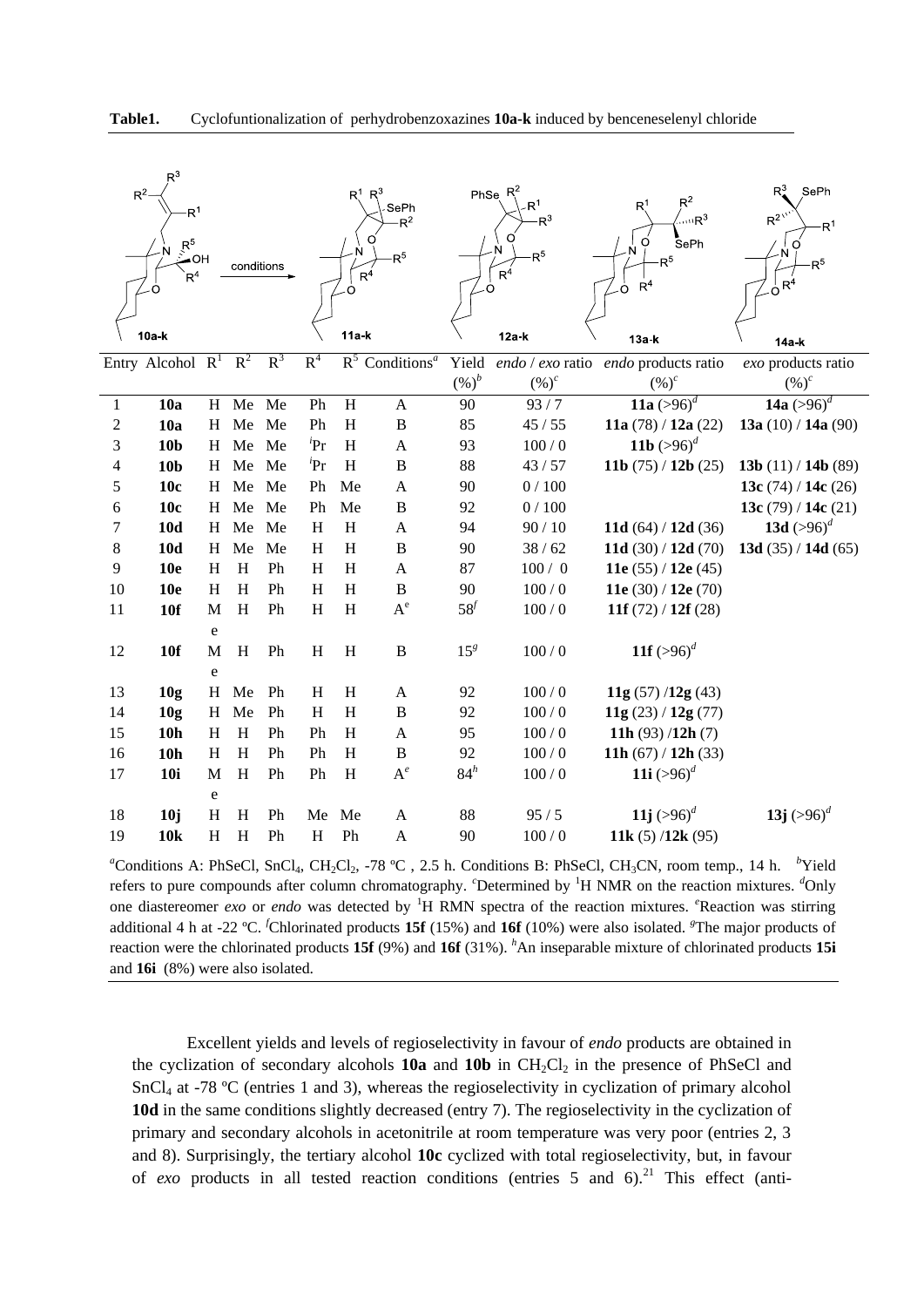Markovnicov's rule) due to the increase of steric hindrance on increasing the substitution about the carbinol has been previously described.<sup>30</sup> The differences in the behaviour of the cinnamyl and the prenyl derivatives can be explained by the greater stabilizing effect by the aromatic ring of the developing positive charge in cinnamyl derivatives, favouring the *endo* process. On the other hand, the double substitution at the terminal double bond in prenyl derivatives can have a negative effect due to the increase of steric hindrance which disfavoured the formation of 7 membered rings.<sup>17</sup>

Interesting, the diastereoselectivity in the *endo* path-way was dependent on both the reaction conditions and the nature of the hydroxyl group. Nevertheless, the nature of the substituents at the double bond has less influence. The selenocyclofunctionalization of secondary alcohols **10a,b,h,i,k** and the tertiary alcohol **10j** with PhSeCl in CH<sub>2</sub>Cl<sub>2</sub> at -78 °C in the presence of SnCl4 (method A, entries 1, 3, 15 and 17-19) lead to the oxazepines **11a,b,h-k** with very high or total diastereoselectivity. However, when cyclization was carried out in acetonitrile at room temperature (method B, entries 2, 4 and 16) the diastereoselectivity decrease considerably.

With the purpose to evaluate the influence that the chiral centre at the carbon bearing the hydroxyl group exerts in the asymmetric induction we tested the behaviour of epimeric alcohols **10h** and **10k** (entries 15 and 19). Both selenocyclofunctionalizations turned out with excellent diastereoselectivity but the facial diastereoselection was reversed and oxazepanes **11h** and **12k** were obtained respectively as major products. This result seems to suggest that the chiral centre at the carbon bearing the hydroxyl group is the main responsible for the high asymmetric induction observed. Nevertheless, the very high diastereoselectivity obtained in cyclization of the tertiary alcohol **10j** (entry 18) without a chiral centre at the carbon bearing the hydroxyl group can only be due to the asymmetric induction exerted by the benzoxazine moiety.

The diastereselection in the reaction of compounds **10d-g**, with a primary hydroxyl group, with PhSeCl in CH<sub>2</sub>Cl<sub>2</sub> at -78 °C in the presence of SnCl<sub>4</sub> was lower than that obtained for the secondary alcohols (compare entries 7, 9 and 11 versus 1, 15 and 17). Interesting, the selenocyclization of the primary alcohols turned out with reverse stereoselectivity when PhSeCl in acetonitrile at room temperature was used (compare entries 7, 9, 11 and 13 versus 8, 10, 12 and 14). Although the diastereoselectivity remained moderate it was better than that obtained in CH<sub>2</sub>Cl<sub>2</sub> at -78 °C in the presence of SnCl<sub>4</sub>. Alcohol **10f** with a methyl substituent at the inner carbon of the double bond is an exception since it furnished a single diastereoisomer **12f**, although, in low yield (entry 12). In this case, the major products of reaction were the chlorinated products **15f** and **16f** that were isolated in 9% and 31% yield respectively. The observed result might be explained assuming an initial chloro phenylselenylation of the double bond followed by activation of the selenium moiety as a leaving group by transformation of the selenide into selenonium ion by excess of PhSeCl and intramolecular nucleophilic displacement (Scheme 3).<sup>31</sup> This intramolecular substitution occurs with inversion of configuration at the carbon atom bearing the selenium atom.<sup>32</sup> The products **15f** and **16f** were also isolated in 15% and 10% respectively when selenocyclization was carried out with PhSeCl in CH<sub>2</sub>Cl<sub>2</sub> at -78 °C in the presence of SnCl<sub>4</sub>.

Cyclization of secondary alcohol **10i** with a methyl substituent at the inner carbon of the double bond also furnished a mixture of two similar chlorinated products, but only in 8% chemical yield, together with the oxazepine **11i** (entry 17).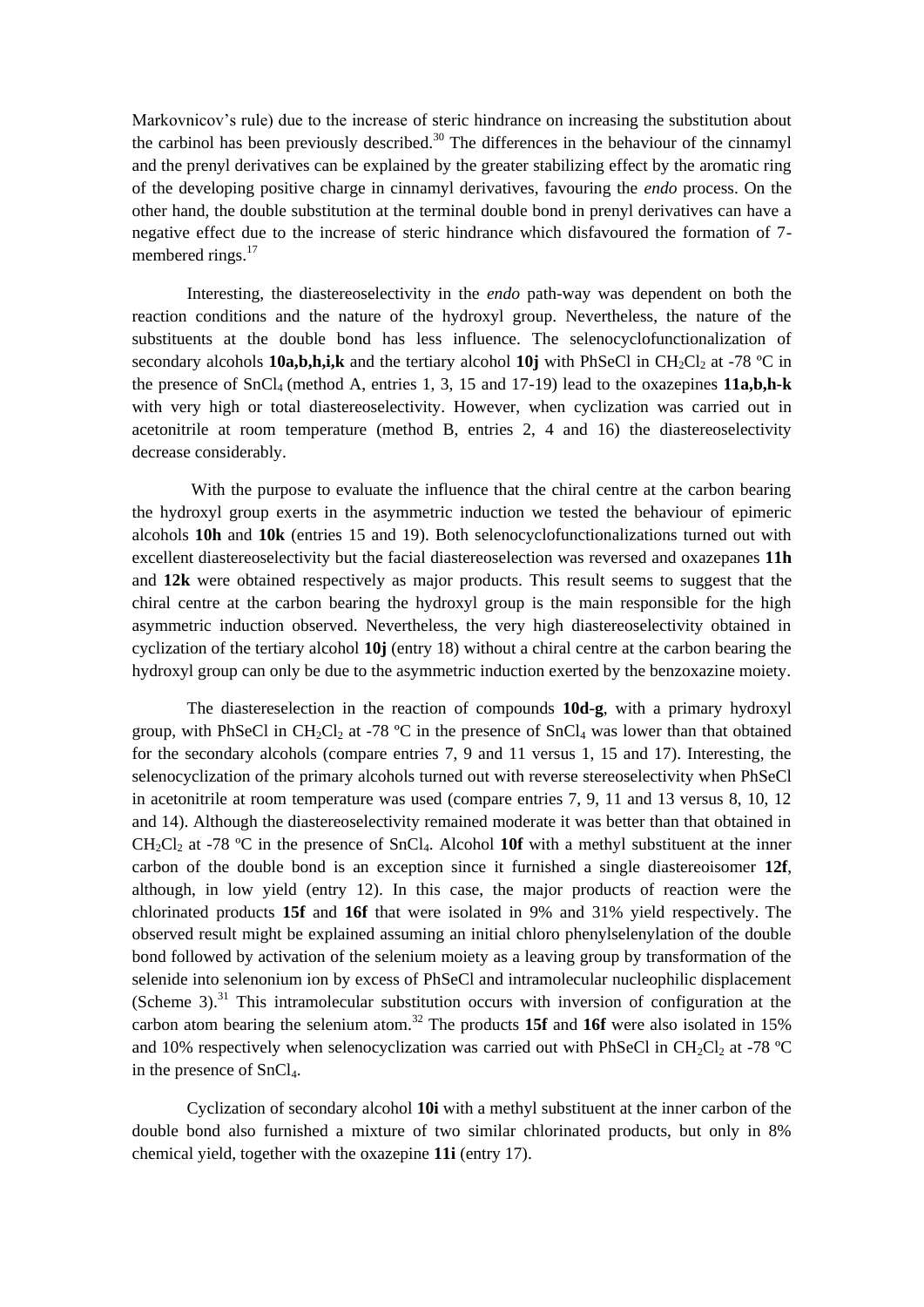

**Scheme 2**. Formation of clorinated products **15f**, **15**i, **16f**, and **16i**.

The diastereoisomers formed in each reaction were isolated and purified by flash chromatography and/or crystallization, and their structure was determined on the basis of  ${}^{1}H$  and  $13C$  NMR spectra. The regiochemistry was also confirmed by reductive deselenenylation with triphenyltin hydride in the presence of catalytic amounts of AIBN in refluxing toluene (Scheme 3).<sup>33</sup> As expected, deselenylation of diastereomeric oxazepines **11b** and **12b** lead to the same product **17b**. Deselenylation of the inseparable mixture of **11e** and **12e** allowed for the isolation of pure oxazepines **17e** and **18e**. On the other hand, deselenylation of compound **11i** with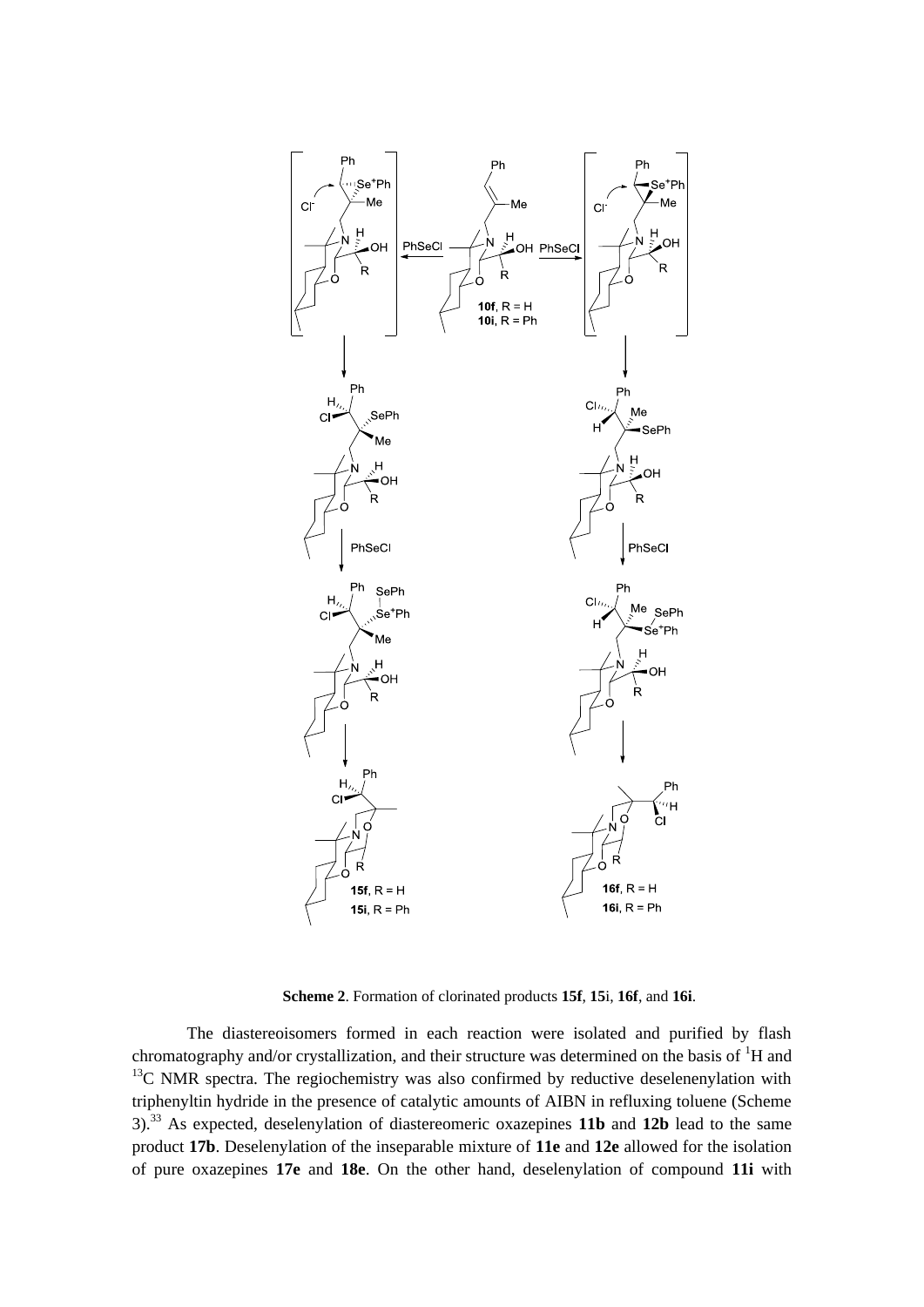triphenyltin hydride furnished a mixture of the epimeric oxazepines **17i** and *epi*-**17i** in 70:30 ratio. Interestingly, the stereoselection reaction was reversed when tributyltin hydride was used instead of triphenyltin hydride, and oxazepine *epi***-17i** was obtained as major product, although with a low diastereoselectivity.



**Scheme 3.** Deselenylation of compounds **11a,b,e,g,h,l,j, 12b,e,g,h,k** and **13j**.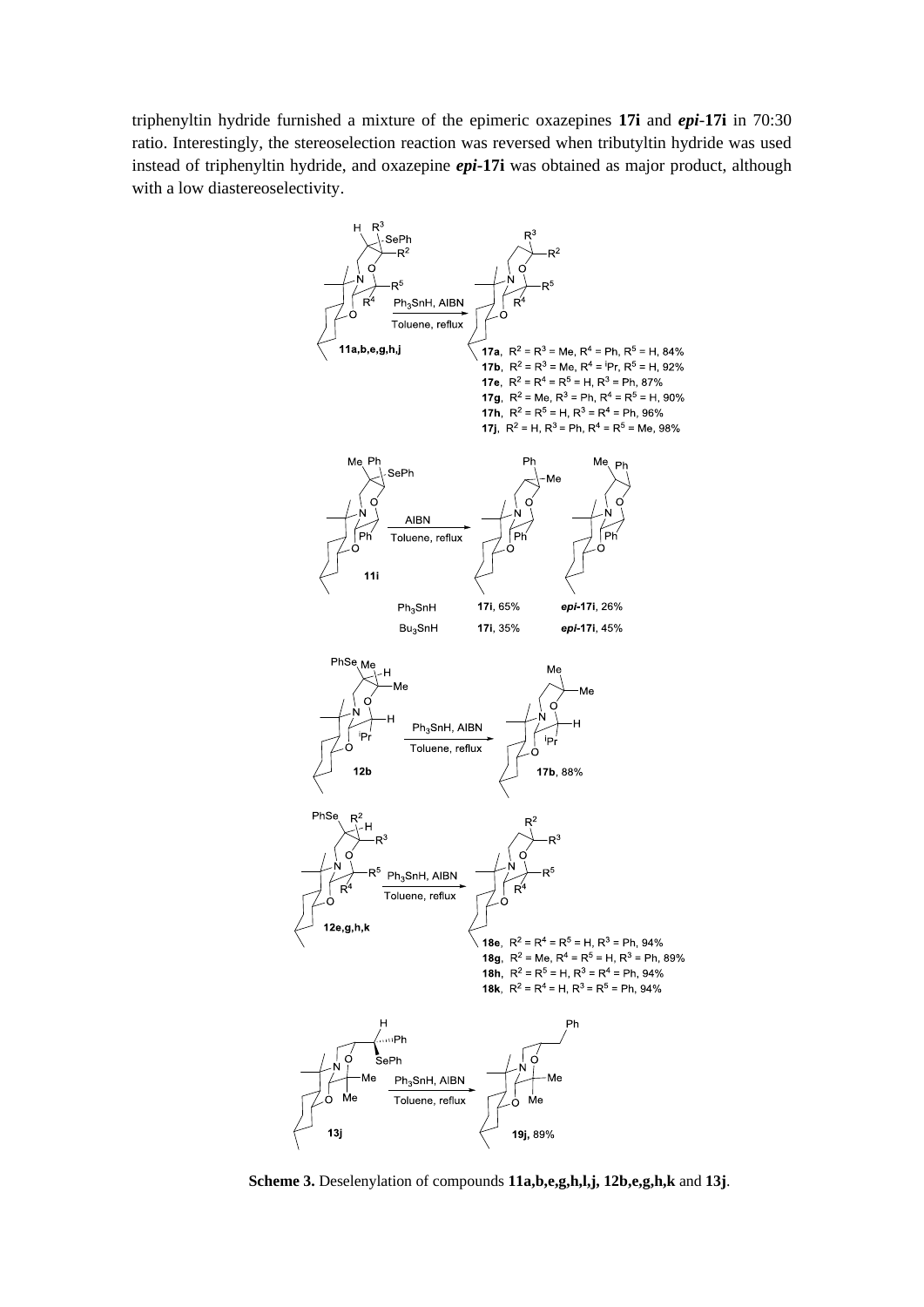The structure and stereochemistry of **11h, 12b**, **12h**, **19j**, **11k**, **12k** and **18e** was determined from COSY and NOESY experiments, whereas the structure, including the absolute configuration of compounds **14b**, **12f** and **15f** was established by X-ray diffraction studies.

On the other hand, the absolute configuration of the newly created stereocenters in **11j** was determined by its conversion into the aminomenthol derivatives **20** by nucleophilic ring opening of the N,O-acetal moiety by aluminum hydride (Scheme 4) and X-ray diffraction analysis. In the same way, transformation of **18g** into **21** (scheme 4) and X-ray diffraction analysis allowed the assignation of the absolute stereochemistry of **12g,** assuming an *anti*addition in the selenociclization step on the basis of the literature precedents.



**Scheme 4.** Stereochemical Correlation of Compound **11j** and **18g**.

The utility of these selenocyclofunctionalization reactions was demonstrated by transformation of some deselenenylation products into the final chiral, nonracemic 1,4 oxazepanes, which was achieved with moderate chemical yield as depicted in Scheme 5. The reductive ring opening of the *N*,*O*-ketal moiety in **17a**,**e,h,i,j** and **18e,g,k** by aluminum hydride, generated *in situ* from lithium aluminum hydride and aluminum chloride, in THF led to the amino menthol derivatives in good to excellent yields. The elimination of the menthol appendage in these derivatives was effected by oxidation with PCC in  $CH_2Cl_2$  at room temperature to the corresponding 8-aminomenthone derivatives followed by β-elimination by treatment with KOH in  $H_2O$ -THF-MeOH. The resulting 1,4-oxazepanes were characterized as N-tosyl derivatives **22a,e,h,i,j** and **23e,g,k** by treatment with tosyl chloride and diisopropylethylamine in ethyl acetate. The absolute stereochemistry of compound **22i** was established by X-ray diffraction analysis corroborating the absolute configuration of **11i** and that no racemization occurred during the elimination of the chiral auxiliary.

The described 7-*endo*-selenocyclization reactions using chiral 3-prenyl and 3-cinnamyl-2-hydroxymethylperhydro-1,3-benzoxazine derivatives as starting products provides a novel and stereoselective synthesis of enantiopure 1,4-oxazepanes. Both enantiomers can be obtained simply starting from epimeric alcohols or modifying the reaction conditions. Obviously this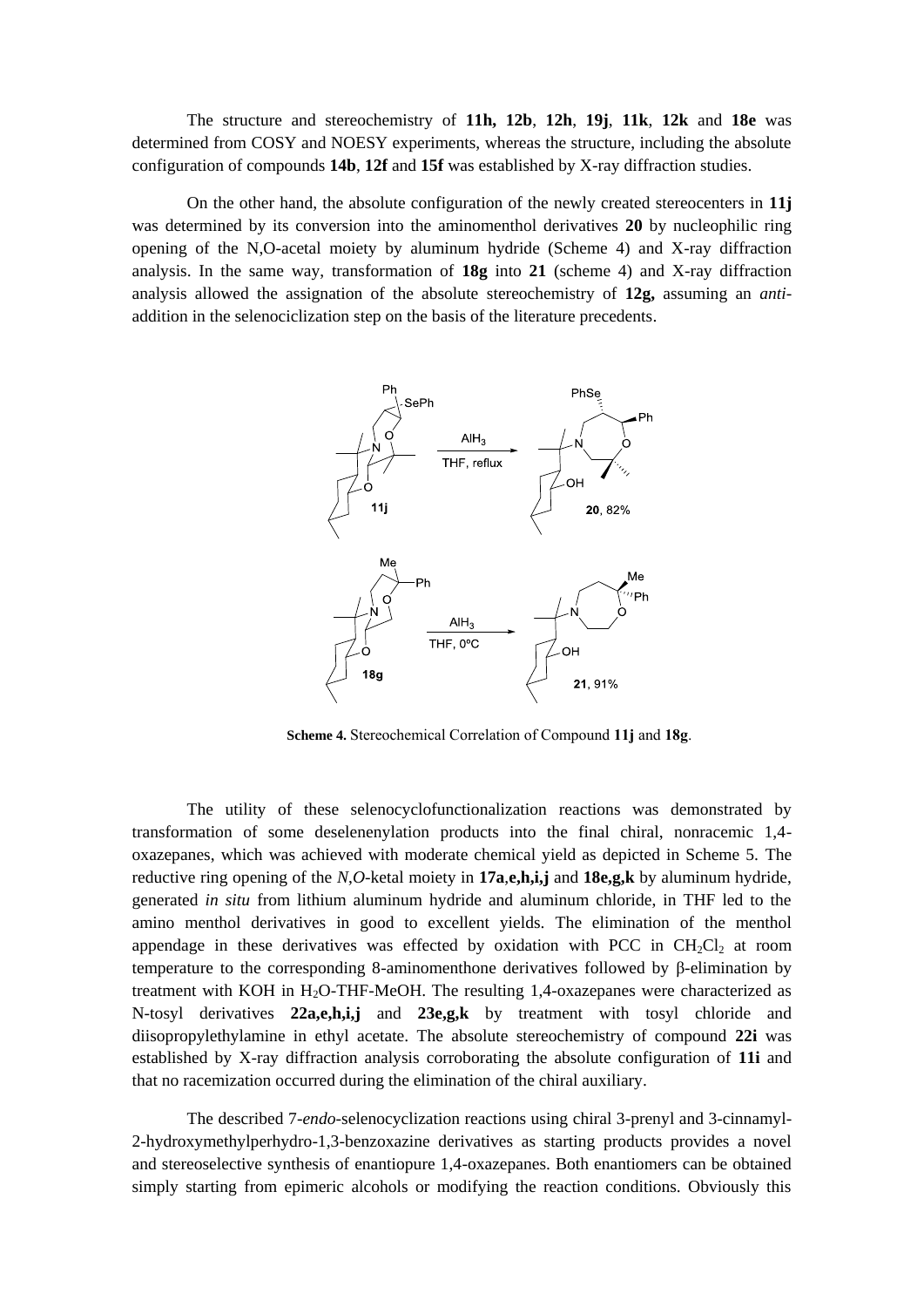method of synthesis of 1,4-oxazepanes is limited by the type of substituents at the double bond. With the purpose of increasing the scope of this selenocyclization reaction we have examined the possibility to obtain 1,4-oxazepanes by 7-*exo*-selenocyclization reaction starting from 3 homoallylperhydrobenzoxazine derivatives.

The alcohol 26 was prepared by condensation of the  $(-)$ -8-homoallylaminomenthol  $24^{34}$ with phenylgyoxal in toluene at reflux followed by reduction of the carbonyl group in the resulting 2-benzoilbenzoxazine **25** with sodium borohydride in ethanol at -10 ºC. This reduction turns out with a diastereomeric excess of 93%, and alcohol **26** was obtained as a single diastereomer after recrystallization twice. Selenocyclization of alcohol **26** was carried out in  $CH_2Cl_2$  at -15 °C in presence of PhSeCl and SnCl<sub>4</sub> and a mixture of two diastereoisomeric 1,4oxazepanes **27** and **28** in a 80/20 ratio was formed with a good chemical yield (72%) (Scheme 6). COSY and NOESY experiments for the major diastereoisomer **27** allowed the establishment of their stereochemistry.



**Scheme 5.** Transformation of **17a,e,h,i,j** and **18e,g,k** into 1,4-oxazepanes **22a,e, h,I,j** and **23e,g,k**. Reagents and conditions: (i) LiAlH<sub>4</sub>, AlCl<sub>3</sub>, THF, 0 °C. (ii) PCC, CH<sub>2</sub>Cl<sub>2</sub>, 3 Å molecular sieves, rt. (iii) Aqueous solution of KOH 2.5M MeOH, THF, rt. (iv) TsCl, DIPEA, ethyl acetate, rt.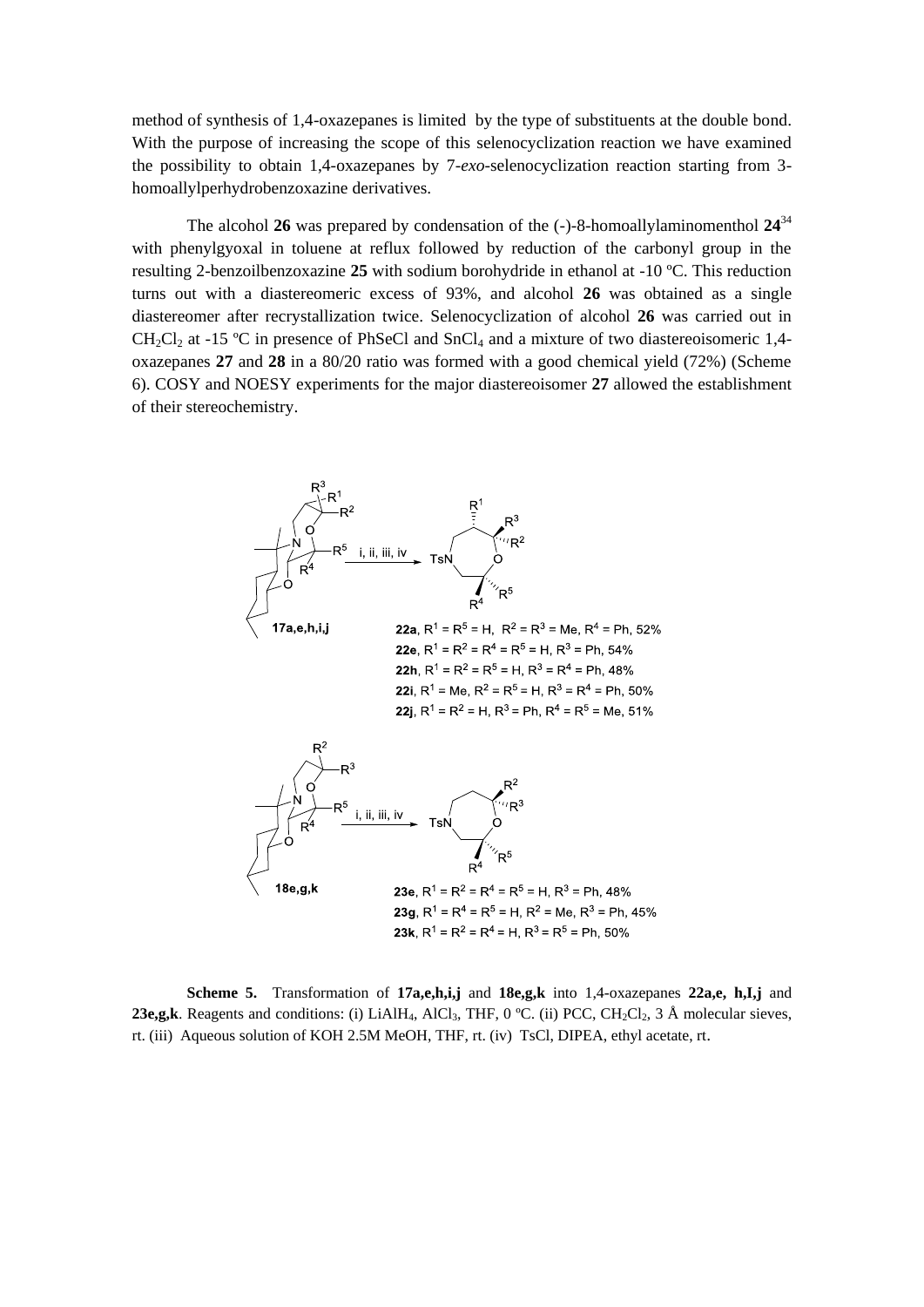

**Scheme 6.** Synthesis and Selenocyclofunctionalization of Alcohol **26.**

## **Conclusions**

In summary, the synthetic sequence described above constitutes a short and efficient procedure for the preparation of a variety of enantiopure 1,4-oxazepanes with up to three stereocenters. The regio and stereochemistry of the cyclization products was dependent of the substitution pattern of the double bond, the nature of the hydroxyl group and the experimental conditions. The best regio and diastereoselectivities were achieved in selenocyclofunctionalization of N-cinnamylperhydro-1,3-benzoxazines bearing a secondary or tertiary hydroxyl group with PhSeCl in  $CH_2Cl_2$  in the presence of SnCl<sub>4</sub> at -78 °C.

## **Experimental section**

# **General experimental procedures**

All reactions were carried out in anhydrous solvents, under argon atmosphere, and in oven-dried glassware. Commercial reagents were used without purification.  ${}^{1}H$  NMR (300) MHz) and <sup>13</sup>C NMR (75 MHz) spectra were recorded in CDCl<sub>3</sub>. Chemical shifts for protons are reported in ppm from tetramethylsilane with the residual CHCl<sub>3</sub> resonance as an internal reference. Chemical shifts for carbons are reported in ppm from tetramethylsilane and are referenced to the carbon resonance of the solvent. Data are reported as follows: chemical shift, multiplicity (s = singlet, d = doublet, t = triplet, q = quartet, sp = septet, m = multiplet, br =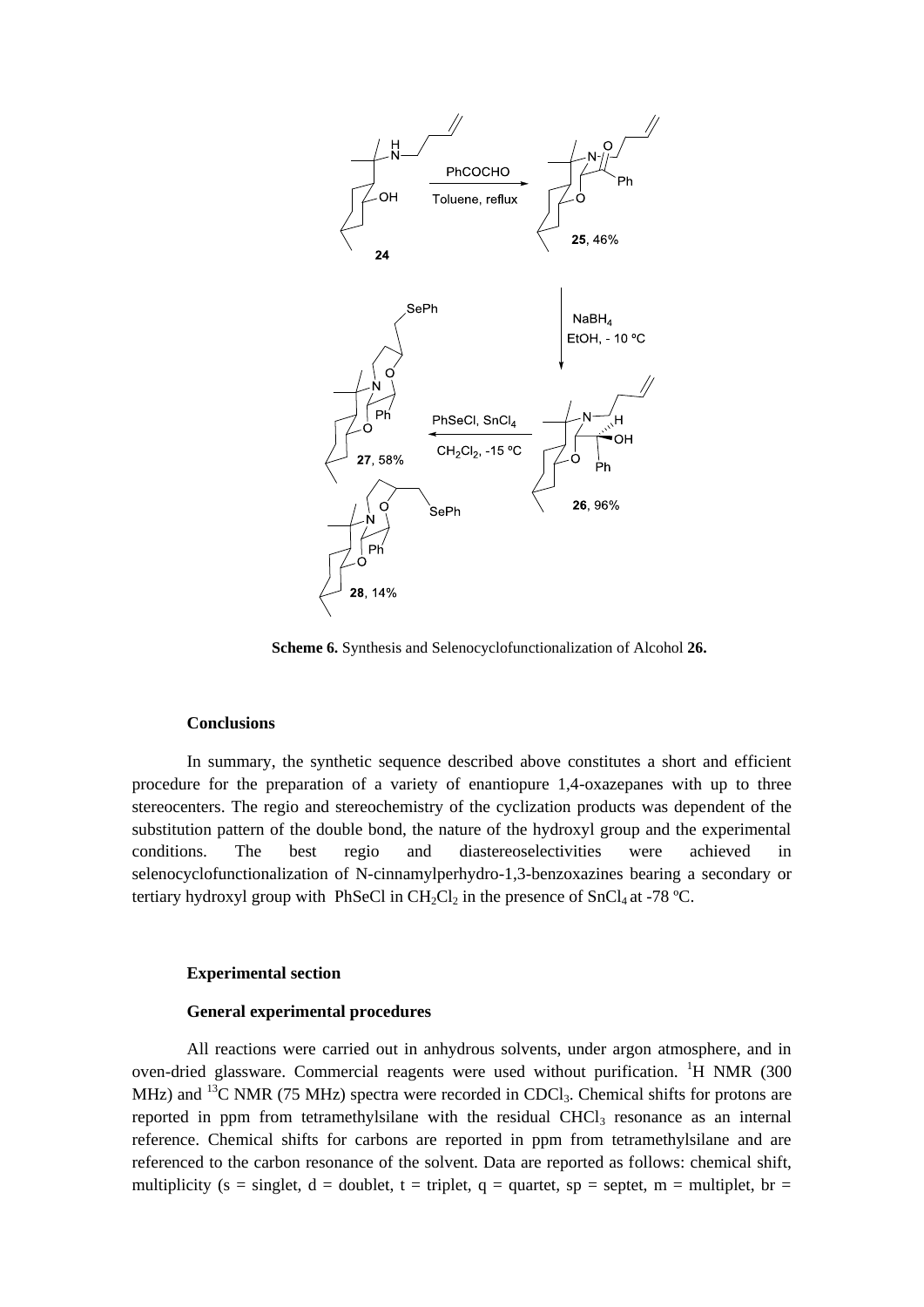broad), coupling constants in hertz, and integration. High resolution mass spectrometry analysis (HRMS) was performed by a quadrupole spectrometer with a TOF analyzer. Specific rotations were measured using a 5 mL cell with a 1 dm path length, and a sodium lamp, and concentration is given in g per 100 mL. Melting points were determined in open capillary tubes and are uncorrected. Flash chromatography was carried out using silica gel (230–240 mesh). TLC analysis was performed on glass-backed plates coated with silica gel 60 and an F254 indicator, and visualized by either UV irradiation or by staining with  $I_2$  or phosphomolybdic acid solution. Chemical yields refer to pure isolated substances.

Compounds **11a, 11d, 12d, 13c, 13d, 14a, 14c** and **17a** have been previously described.<sup>21</sup>

Compounds **11e**, **11f**, **12a**, **12e**, **13a**, **13b**, **14d, 15i** and **16i** could not be isolated and obtained pure after flash chromatography.

#### **General procedure for selenocyclization reactions.**

**Method A.** To a stirred solution of PhSeCl  $(0.92 \text{ g}, 4.8 \text{ mmol})$  in anhydrous CH<sub>2</sub>Cl<sub>2</sub> (30) mL) cooled to -78 °C, a solution of SnCl<sub>4</sub> in CH<sub>2</sub>Cl<sub>2</sub> (5.0 mL of 1.0 M solution, Aldrich) was added dropwise under nitrogen atmosphere. The mixture was stirred for 15 min, and then it was added dropwise to a solution of the appropriate alcohol **10a-k** (4.0 mmol) in CH<sub>2</sub>Cl<sub>2</sub> (15 mL) cooled to -78 °C. Stirring was continued for 2.5 h at -78 °C (and additional 4 h at -22 °C for alcohol **10f** and **10i**) and then the mixture was treated with a 10 % aqueous solution of NaOH (40 mL). The layers were separated and the aqueous was extracted with  $CH_2Cl_2$  (3 x 20 mL). The combined organic layers were washed with brine, dried over MgSO<sub>4</sub>, concentrated at reduced pressure, and the residue was purified by flash chromatography on silica gel, using hexanes-ethyl acetate as eluent.

Selenocyclization of alcohol **26** was carried out starting from 0.45 g of **26** with PhSeCl in CH<sub>2</sub>Cl<sub>2</sub> in the presence of SnCl<sub>4</sub> at -15 °C for 7 hours.

**Method B.** To a stirred solution of the appropriate alcohol **10a-k** (4.0 mmol) in acetonitrile (30 mL) was added, in portions, PhSeCl (1.07 g, 5.6 mmol). The stirring was continued for 14 h at room temperature and then treated with a 10 % aqueous solution of NaOH (40 mL). The acetonitrile was evaporated *in vacuo* and the remained aqueous phase was extracted with  $CH_2Cl_2$  (3 x 20 mL) and the products isolated as described for method A.

## **General procedure for reductive deselenylation**.

A mixture of AIBN (33 mg, 0.2 mmol), triphenyltin hydride (0.91 g, 2.6 mmol) and the appropriated selenenylated compound (1.7 mmol) in degassed toluene (30 mL) was heated at reflux under argon atmosphere until disappearance of the starting product (TLC, 30-120 min.). The solvent was removed *in vacuo* and the residue was chromatographed on silica gel using hexanes/AcOEt as eluent.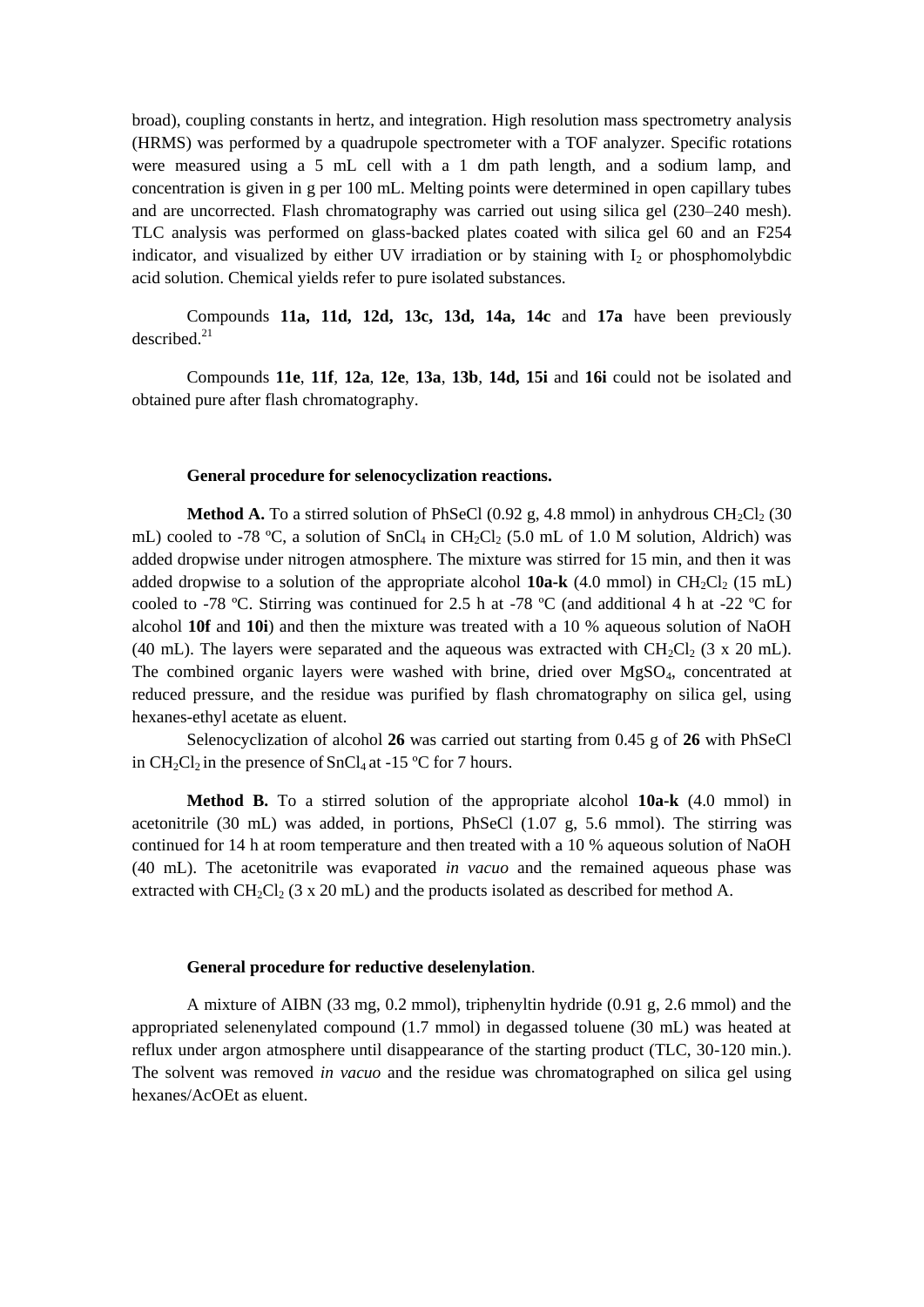# **General method for elimination of the chiral auxiliary**.

To a suspension of  $LiAlH<sub>4</sub>$  (0.70 g, 18.8 mmol) in anhydrous THF (30 mL) cooled to -10 °C and under nitrogen atmosphere was added, in portions, dry AlCl<sub>3</sub> (0.85 g, 6,3 mmol). The mixture was stirred for 15 min at  $-10^{\circ}$ C and a solution of the corresponding benzoxazine **17a,e,h,i,j** or **18e,g,k** (2.5 mmol) in dry THF (20 mL) was slowly added. The reaction mixture was stirred at 0 °C until disappearance of the starting product (TLC) and then it was quenched by addition of 10 % aqueous solution of NaOH (1.5 mL). The resulting mixture was filtered, the solid was washed with hot EtOAc, and the organic layer was dried over anhydrous MgSO4. The solvent was eliminated under reduced pressure, the residue was redissolved in anhydrous  $CH_2Cl_2$  (35 mL), and PCC (2.2 g, 10.0 mmol) and 3 Å molecular sieves (4.0 g) was added to this solution. The mixture was stirred under nitrogen atmosphere until the oxidation was finished (TLC 3-6 h). The mixture was then treated with a 10 % aqueous solution of NaOH (60 mL) and extracted with CHCl<sub>3</sub> (5 x 25 mL). The organic phase was washed with brine, dried over anhydrous MgSO<sup>4</sup> and the solvent were removed under reduced pressure. The residue was redisolved in THF (30 mL) and MeOH (15 ml), an aqueous solution of KOH 2.5M (15 mL) was added and the mixture stirred at room temperature for 4.5 h. After elimination of the THF and MeOH under reduced pressure, the residue was acidified with a 1 M solution of HCl to pH 2 and extracted twice with Et<sub>2</sub>O (2 x 20 mL). The aqueous solution was neutralized to pH 12 with a 10% aqueous solution of NaOH and extracted with CHCl<sub>3</sub> (4 x 20 mL). The organic layer was washed with H2O, dried over MgSO4, and the solvent eliminated under vacuum. The morpholines obtained in this way was characterized as N-tosyl derivatives that were obtained pure by treatment with an excess of tosyl chloride and diisopropylethylamine in ethyl acetate for 50 h, elimination of the solvent under vacuum and cromatography on silica gel using hexanes/EtOAc 20:1 as eluent.

**(2***S***)-7,7-Dimethyl-2-phenyl-4-tosyl-1,4-oxazepane (22a).** This compound was obtained from **17a** (0.9 g). Yield: 0.47 g 52%. Colorless solid. Mp: 125-126 ºC (from hexane).  $\alpha$ ]<sub>D</sub><sup>25</sup> = +104.9 (c = 4.2, CH<sub>2</sub>Cl<sub>2</sub>). <sup>1</sup>H NMR (δ): 1.18 (s, 3H); 1.19 (s, 3H); 1.95 (dd, 1H, *J*<sub>1</sub> = 15.5 Hz,  $J_2 = 7.4$  Hz); 2.12 (dd, 1H,  $J_1 = 15.5$  Hz,  $J_2 = 9.1$  Hz); 2.39 (s, 3H); 3.65 (dd, 1H,  $J_1$  $=12.8$  Hz,  $J_2 = 9.1$  Hz); 2.82 (dd, 1H,  $J_1 = 13.4$  Hz,  $J_2 = 9.1$  Hz); 3.87 (dd, 1H,  $J_1 = 13.4$  Hz,  $J_2 =$ 7.5 Hz); 3.97 (d, 1H, *J* = 12.8 Hz); 4.83 (d, 1H, *J* = 9.1 Hz); 7.20-7.38 (m, 7H); 7.62 (d, 2H, *J* = 8.3 Hz). <sup>13</sup>C NMR (δ): 21.3 (CH<sub>3</sub>); 26.1 (CH<sub>3</sub>); 29.1 (CH<sub>3</sub>); 41.8 (CH<sub>2</sub>); 43.6 (CH<sub>2</sub>); 56.7 (CH<sub>2</sub>); 73.4 (CH); 74.8 (C); 125.8 (2 CH); 127.0 (2 CH); 127.4 (CH); 128.1 (2 CH); 129.5 (2 CH); 135.0 (C); 140.6 (C); 143.1 (C). IR (Nujol dispersion): 3.065, 3030, 1600, 1495, 765, 725, 700, 660, 620 cm<sup>-1</sup>. HRMS calcd for C<sub>20</sub>H<sub>25</sub>NO<sub>3</sub>NaS [M + Na]<sup>+</sup> 382.1447, found 382.1441.

**(7***S***)-7-Phenyl-4-tosyl-1,4-oxazepane (22e).** This compound was obtained from **17e**  (0.4 g). Yield: 0.22 g, 54%. Colorless solid. Mp: 120-121 °C (from hexane).  $[\alpha]_D^{25} = +37.6$  (c = 0.5,  $CH_2Cl_2$ ). <sup>1</sup>H NMR (δ): 2.05 (m, 1H); 2.33 (m, 1H); 2.46 (s, 3H); 3.23 (m, 1H); 3.33 (ddd, 1H,  $J_1 = 13.0$  Hz,  $J_2 = 7.8$  Hz,  $J_3 = 4.5$  Hz); 3.57-3.82 (m, 3H); 4.11 (dt, 1H,  $J_1 = 13.0$  Hz,  $J_2 =$ 3.3 Hz); 4.68 (dd, 1H,  $J_1 = 9.6$  Hz,  $J_2 = 4.2$  Hz); 7.24-7.39 (m, 7H); 7.72 (d, 2H,  $J = 8.2$  Hz). <sup>13</sup>C NMR (δ): 21.5 (CH<sub>3</sub>); 37.7 (CH<sub>2</sub>); 46.2 (CH<sub>2</sub>); 51.7 (CH<sub>2</sub>); 70.0 (CH<sub>2</sub>); 81.4 (CH); 125.5 (2 CH); 127.0 (2 CH); 127.4 (CH); 128.4 (2 CH); 129.7 (2 CH); 135.9 (C); 142.8 (C); 143.4 (C). IR (Nujol dispersion): 3040, 1595, 770, 720, 700, 690 cm<sup>-1</sup>. HRMS calcd for C<sub>18</sub>H<sub>21</sub>NO<sub>3</sub>NaS [M  $+$  Na]<sup>+</sup> 354.1134, found 354.1139.

**(2***S***,7***S***)-2,7-Diphenyl-4-tosyl-1,4-oxazepane (22h).** This compound was obtained from **17h** (0.50 g). Yield: 0.24 g, 48 %. Colorless oil.  $[\alpha]_D^{25} = +18.0$  (c = 0.7 CH<sub>2</sub>Cl<sub>2</sub>). <sup>1</sup>H NMR ( $\delta$ ):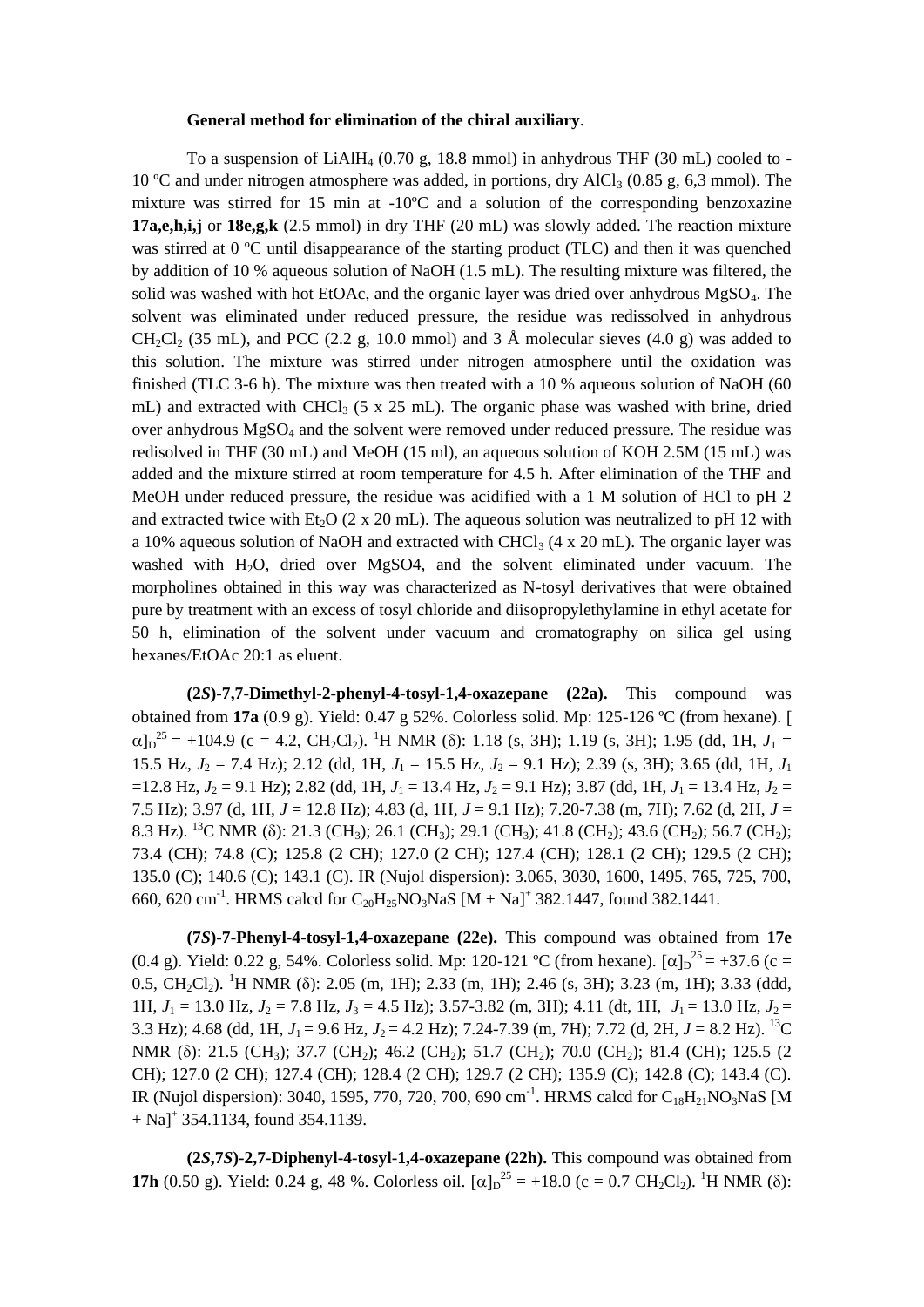2.08 (m, 1H); 2.41 (s, 3H); 2.52 (m, 1H); 2.91 (dd, 1H,  $J_1 = 13.7$  Hz,  $J_2 = 10.2$  Hz); 3.15 (ddd, 1H,  $J_1 = 14.2$  Hz,  $J_2 = 8.8$  Hz,  $J_3 = 5.6$  Hz); 3.91 (m, 1H); 4.09 (dd, 1H,  $J_1 = 13.7$  Hz,  $J_2 = 2.6$ Hz); 4.85 (dd, 1H,  $J_1 = 10.2$  Hz,  $J_2 = 2.6$  Hz); 5.00 (dd, 1H,  $J_1 = 9.7$  Hz,  $J_2 = 4.7$  Hz); 7.21-7.40 (m, 12H); 7.68 (d, 2H,  $J = 8.2$  Hz). <sup>13</sup>C NMR (δ): 21.5 (CH<sub>3</sub>); 38.6 (CH<sub>2</sub>); 46.6, (CH<sub>2</sub>); 58.7 (CH2); 80.6 (CH); 83.5 (CH); 125.3 (2 CH); 125.9 (2 CH); 126.9 (2 CH); 127.1 (CH); 127.7 (CH); 128.2 (2 CH); 128.3 (2 CH); 129.8 (2 CH); 136.2 (C); 139.6 (C); 143.4 (2 C). IR (Film): 3060, 3020, 1595, 755, 740, 695, 655 cm<sup>-1</sup>. HRMS calcd for C<sub>24</sub>H<sub>25</sub>NO<sub>3</sub>NaS [M + Na]<sup>+</sup> 430.1447, found 430.1438.

**(2***S***,6***S***,7***S***)-2,7-Diphenyl-6-methyl-4-tosyl-1,4-oxazepane (22i).** This compound was obtained from **17i** (0.35 g). Yield: 0.18 g, 50%. Colorless solid. Mp: 156-147 ºC (from hexane-EtOAc).  $[\alpha]_D^{25} = +14.9$  (c = 1.0 CH<sub>2</sub>Cl<sub>2</sub>). <sup>1</sup>H NMR ( $\delta$ ): 1.07 (d, 3H, *J* = 6.9 Hz); 2.27 (m, 1H); 2.40 (s, 3H); 2.76 (dd, 1H,  $J_1 = 12.9$  Hz,  $J_2 = 10.7$  Hz); 3.32 (dd, 1H,  $J_1 = 14.0$  Hz,  $J_2 = 4.9$  Hz); 3.62 (d, 1H,  $J = 14.0$  Hz); 4.01 (dd, 1H,  $J = 12.9$  Hz,  $J_2 = 3.3$  Hz); 4.38 (d, 1H,  $J = 9.4$  Hz); 4.86 (dd, 1H,  $J_1 = 10.7$  Hz,  $J_2 = 3.9$  Hz); 7.19-7.35 (m, 12H); 7.67 (d, 2H,  $J = 8.3$  Hz). <sup>13</sup>C NMR ( $\delta$ ): 16.7 (CH<sub>3</sub>); 21.4 (CH<sub>3</sub>); 42.5 (CH); 54.1 (CH<sub>2</sub>); 59.0 (CH<sub>2</sub>); 84.1 (CH); 88.9 (CH); 125.8 (2 CH); 126.7 (2 CH); 127.1 (2 CH); 127.4 (CH); 127.6 (CH); 128.1 (2 CH); 128.2 (2 CH); 129.7 (2 CH); 135.5 (C); 139.7 (C); 122.4 (C); 143.3 (C). IR (Nujol dispersion): 3050, 3025, 1600, 1495, 760, 750, 695, 665 cm<sup>-1</sup>. HRMS calcd for C<sub>25</sub>H<sub>27</sub>NO<sub>3</sub>NaS [M + Na]<sup>+</sup> 444.1604, found 444.159.

**(7***S***)-2,2-Dimethyl-7-phenyl-4-tosyl-1,4-oxazepane (22j).** This compound was obtained from **17j** (0.75 g). Yield: 0,38 g, 51%**.** Colorless solid. Mp: 114-115 ºC (from hexane-EtOAc).  $[\alpha]_D^{25} = -21.6$  (c = 2.7, CH<sub>2</sub>Cl<sub>2</sub>). <sup>1</sup>H NMR ( $\delta$ ): 1.26 (s, 3H); 1.36 (s, 3H); 2.02-2.11 (m, 2H); 2.41 (s, 3H); 2.98 (ddd, 1H, *J*<sup>1</sup> = 12.6 Hz, *J*<sup>2</sup> = 9.2 Hz, *J*<sup>3</sup> = 7.0 Hz); 3.07 (d, 1H, *J* = 14.4 Hz); 3.38 (d, 1H,  $J = 14.4$  Hz); 3.52 (td, 1H,  $J_1 = 12.6$  Hz,  $J_2 = 4.6$  Hz); 4.70 (dd, 1H,  $J_1 = 8.0$ Hz,  $J_2 = 3.8$  Hz); 7.18-7.33 (m, 7H); 7.68 (d, 2H,  $J = 8.3$  Hz). <sup>13</sup>C NMR ( $\delta$ ): 21.4 (CH<sub>3</sub>); 23.3 (CH<sub>3</sub>); 27.7 (CH<sub>2</sub>); 38.4 (CH<sub>2</sub>); 49.1 (CH<sub>2</sub>); 58.8 (CH<sub>2</sub>); 72.3 (CH); 74.6 (C); 125.6 (2 CH); 127.0 (CH); 127.1 (2 CH); 128.1 (2 CH); 129.6 (2 CH); 135.2 (C); 143.3 (C); 143.6 (C). IR (Nujol dispersion): 3060, 3030, 1600, 1495, 780, 745, 700, 655 cm<sup>-1</sup>. HRMS calcd for  $C_{20}H_{25}NO_3NaS [M + Na]<sup>+</sup> 382.1447$ , found 382.1462.

**(7***R***)-7-Phenyl-4-tosyl-1,4-oxazepane (23e).** This compound was obtained from **18e**  (0.80 g). Yield: 0.39 g, 48%. Colorless solid. Mp: 119-120 °C (from hexane).  $[\alpha]_D^{25} = -33.3$  (c =  $0.5$ ,  $CH_2Cl_2$ ). <sup>1</sup>H-NMR, <sup>13</sup>C-NMR and IR data are coincident with those reported for **22e.** Anal. Calcd for  $C_{18}H_{21}NO_3NaS$  [M + Na]<sup>+</sup> 354.1134, found 354.1134.

**(7***R***)-7-Methyl-7-phenyl-4-tosyl-1,4-oxazepane (23g).** This compound was obtained from **18g** (0.75 g). Yield: 0.34 g, 45%. Colorless solid. Mp: 124-125 °C (from hexane).  $[\alpha]_D^{25} =$  $-19.0$  (c = 0.6 CH<sub>2</sub>Cl<sub>2</sub>). <sup>1</sup>H NMR (δ): 1.33 (s, 3H); 2.40-2.51 (m, 2H); 2.42 (s, 3H); 3.02-3.12 (m, 2H); 3.48-3.67 (m, 3H); 3.84 (ddd, 1H,  $J_1 = 13.6$  Hz,  $J_2 = 4.6$  Hz,  $J_3 = 1.9$  Hz); 7.26 (m, 1H); 7.29-7.35 (m, 6H); 7.64 (d, 2H,  $J = 8.3$  Hz). <sup>13</sup>C NMR ( $\delta$ ): 21.5 (CH<sub>3</sub>); 30.9 (CH<sub>3</sub>); 41.1 (CH<sub>2</sub>); 43.5 (CH<sub>2</sub>); 50.8 (CH<sub>2</sub>); 63.9 (CH<sub>2</sub>); 79.5 (C); 125.0 (2 CH); 126.8 (CH); 127.2 (2 CH); 128.3 (2 CH); 129.7 (2 CH); 134.7 (C); 143.4 (C); 147.2 (C). IR (Nujol dispersion): 3085, 3045, 3025, 1595, 1490, 765, 720, 700, 650 cm<sup>-1</sup>. HRMS calcd for C<sub>19</sub>H<sub>23</sub>NO<sub>3</sub>NaS [M + Na]<sup>+</sup> 368.1291, found 368.1297.

**(2***R***,7***R***)-2,7-Diphenyl-4-tosyl-1,4-oxazepane (23k).** This compound was obtained from **18k** (0.55 g). Yield: 0.28 g, 50%. Colorless oil.  $[\alpha]_D^{25} = -20.4$  (c = 0.9 CH<sub>2</sub>Cl<sub>2</sub>). <sup>1</sup>H-NMR,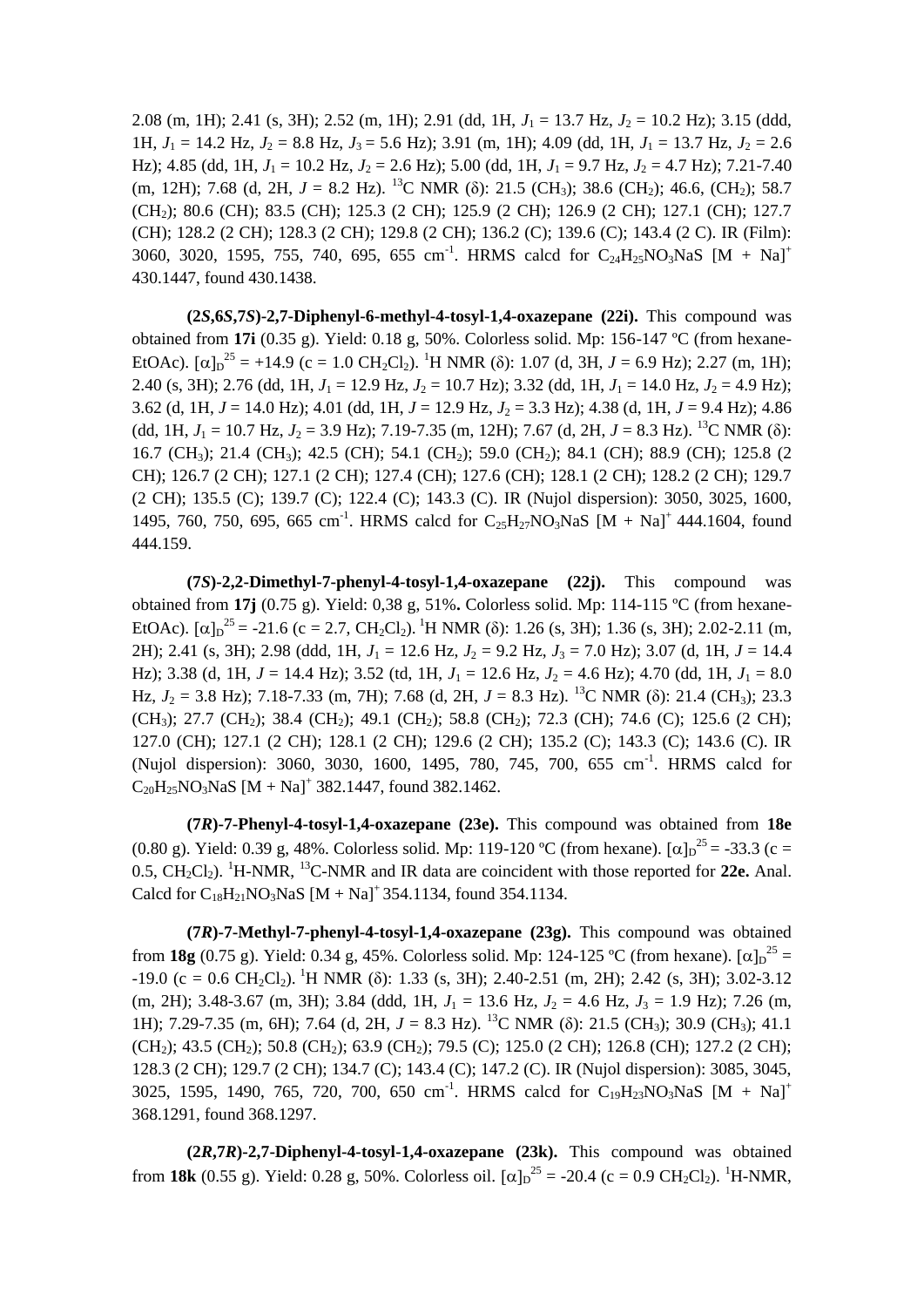<sup>13</sup>C-NMR and IR data are coincident with those reported for **22h.** HRMS calcd for  $C_{24}H_{25}NO_3NaS [M + Na]<sup>+</sup> 430.1447$ , found 430.1443.

## **Acknowledgements**

Authors thank the Spanish DGICYT (Project CTQ2014-59870-P) and JCyL (Project VA064U13) for financial support. We also thank Dr. José M. Martín-Álvarez for his assistance in the determination of the X-ray structures.

#### **Notes and references**

1 For a review on 1,4-oxazepines see: I. Ninomiya, T. Naito and O. Miyata, in *Comprehensive Heterocyclic Chemistry II*, ed. A. R. Katritzky, C. W. Rees, E. F. V. Scriven, Pergamon, Oxford, 1996, vol. 9, ch. 9, pp. 217-231.

2 (*a*) S. Kaneko, M. Arai, T. Uchida, T. Harasaki, T. Fukuoka and T. Konosu, . *Bioorg. Med. Chem. Lett.,* 2002, **12**, 1705. (*b*) M. H. Serrano-Wu, D. R. St. Laurent, Y. Chen, S. Huang, K-R. Lam, J. A. Matson, C. E. Mazzucco, T. M. Stickle, T. P. Tully, H. S. Wong, D. M. Vyas and B. N. Balasubramanian, *Bioorg. Med. Chem. Lett.,* 2002, **12**, 2757.

3 (*a*) A. D. Cale Jr., T. W. Gero, K. R. Walter, Y. S. Lo, W. J. Welstead Jr., L. W. Jaques, A. F. Johnson, C. A. Leonard, J. C. Nolan and D. N. Johnson, *J. Med. Chem*., 1989, **32**, 2178. (*b*) R. A. Smits, H. D. Lim, B. Stegink, R. A. Bakker, I. J. P, de Esch and R. Leurs, R. *J. Med. Chem.,* 2006**, 49**, 4512.

4 *(a)* G. Sharma, J. Y. Park, M. S. Park, *Bioorg. Med. Chem. Lett.,* 2008, **18**, 3188 (*b*) Gitalee Sharma, Jin Yup Park, and Min Soo Park, *Arch. Pharm. Res.,* 2008, **31***,* 838.

5 (*a*) E. A. Hallinan, A. Stapelfeld, M. A. Savage and M. Reichman,. *Bioorg. Med. Chem. Lett*., 1994, **4**, 509. (b) E. A. Hallinan, T. J. Hagen, S. Tsymbalov, R. K. Husa, A. C. Lee, A. Stapelfeld and M. A. Savage, *J. Med. Chem*., 1996, **39**, 609.

6 G. Campiani, V. Nacci, I. Fiorini, M. P. De Filippis, A. Garofalo, G. Greco, E. Novellino, S. Altamura and, L. Di Renzo, *J. Med. Chem.,* 1996*,* **39**, 2672.

7 J. A. Robl, L. M. Simpkins and M. M. Asaad, *Bioorg. Med. Chem. Lett.,* 2000, **10**, 257.

8 M. M. Mc Gee, S. Gemma, S. Butini, A. Ramunno, D. M. Zisterer, C. Fattorusso, B. Catalanotti, G. Kukreja, I. Fiorini, C. Pisano, C. Cucco, E. Novellino, V. Nacci, D. C. Williams and G. Campani,*. Med. Chem.,* 2005, **48**, 4367.

9 P. A. Burland, H. M. I. Osborn and A. Turkson, ,*Bioorg. Med. Chem. Lett*., 2011, **19**, 5679.

10 (*a*) W. Pan, H. Liu, Y.-J. Xu, X. Chen, K. H. Kim, D. L. Milligan, J. Columbus, Y. R. Hadari, P. Kussie, W. C. Wong and M. Labelle,, *Bioorg. Med. Chem. Lett.,* 2005, **15**, 5474. (*b*) L. Smith II, W. C. Wong, A. S. Kiselyov, S. Burdzovic-Wizemann, Y. Mao, Y. Xu, M. A. J. Duncton, K. Kim, E. L. Piatnitski, J. F. Doody, Y. Wang, R. L. Rosler, D. Milligan, J.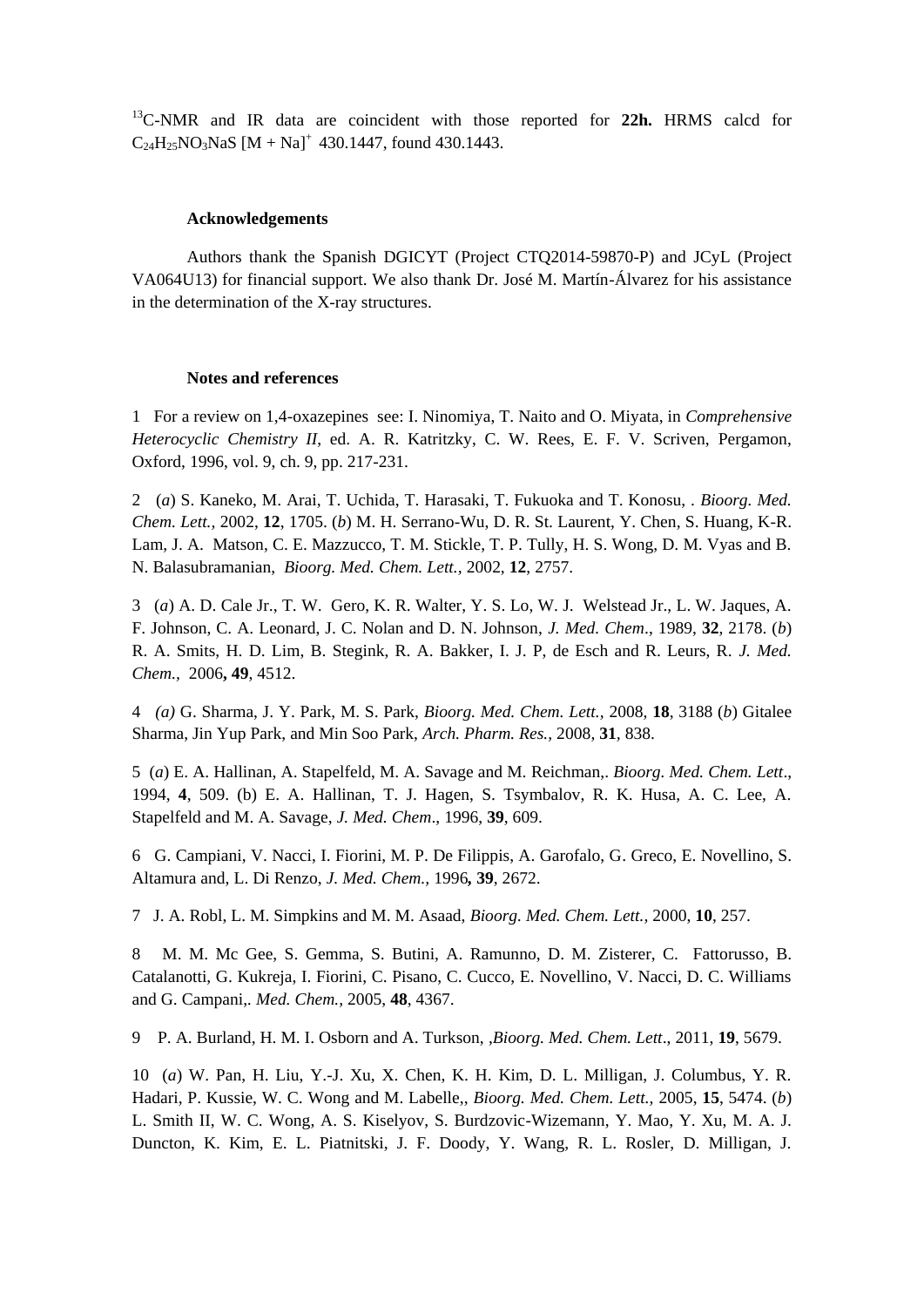Columbus, C. Balagtas, S. P. Lee, A. Konovalov and Y. R. Hadari, *Bioorg. Med. Chem. Lett.,* 2006, **16**, 5102.

11 K. Shankaran, K. L. Donnelly, K. S. Shah, C. G. Caldwell, P. Chen, W. K. Hagmann, M. MacCoss, J. L. Humes, S. G. Pacholok, T. M. Kelly, S. K. Grant and K. K.Wong, *Bioorg. Med. Chem. Lett.,* 2004, **14**, 5907.

12 K. Audouze, E. Ø. Nielsenand D. Peters, *J. Med. Chem*., 2004, **47**, 3089.

13 (*a*)T. J. Grinsteiner and Y. Kishi, *Tetrahedron Lett*., 1994, **45**, 8337. (*b)* M. Kurosu, L. R. Marcin, T. J. Grinsteiner, Y. Kishi, *J. Am. Chem. Soc.,* 1998, **120**, 6627.

14 (*a*) T. Mukaiyama, T. Takeda and M. Osaki, *Chem. Lett.,* 1977, 1165. (*b*) T. Mukaiyama, T. Takeda and K. Fujimoto,. *Bull. Chem. Soc. Jpn*., 1978, **51**, 3368. (*c*) L. F. Tietze, S. Brand and T. Pfeiffer, *Angew. Chem. Int. Ed. Engl*., 1985, **24**, 784. (*d*) L. F. Tietze, S. Brand, T. Pfeiffer, J. Antel, K. Harms and G. M. Sheldrick, *J. Am. Chem. Soc.,* 1987, **109**, 921. (*e*) B. M. Trost, B. Yang and M. L. Miller, *J. Am. Chem. Soc*., 1989, **111**, 6482. (f) T. F. Kno1pfel, D. Boyall and E. M. Carreira, *Org. Lett*., 2004, **6**, 2281. (g) J. C. S. Woo, S. Cui, S. D. Walker and M. M. Faul, *Tetrahedron*, 2010, **66**, 4730

15 For some recent examples of estereoselective synthesis of substituted 1,4-oxazepanes, see: (*a*) S. M. Clark and H. M. I. Osborn, *Tetrahedron: Asymmetry,* 2004, **15**, 3643. (*b*) C. W. Becker,B. T. Dembofsky, J. E. Hall, R. T. Jacobs, D. E. Pivonka and C. J. Ohnmacht, *Synthesis*, 2005, 2549. (*c*) J. Nonnenmacher, F. Grellepois and Charles Portella, *Eur. J. Org. Chem.,* 2009, 3726. (*d*) M. K. Ghorai, D. Shukla and K. Das, *J. Org. Chem*., 2009, **74**, 7013. (*e*) K. Samanta and G. Panda, *Org. Biomol. Chem.* 2011, **9**, 7365 (*f*) R. Zhou, J. Wang, C. Duan and and Z. He, *Org. Lett*., 2012, **14**, 6134. (*h*) M. Bezanson, J. Pottel, R. Bilbeisi, S. Toumieux, M. Cueto and N. Moitessier, *J. Org. Chem.*, 2013, **78**, 872.

16 For some reviews, see: (*a*) P. A. Bartlett, in *Asymmetric Synthesis*, ed. J. D. Morrison, Academic Press, New York, 1984, Vol. 3, pp. 411-449. (*b*) G. Cardillo and M. Orena., *Tetrahedron,* 1990, **46**, 3321. (*c*) K. E. Harding and T. H. Tiner, in *Comprehensive Organic Synthesis*, Ed. B. M. Trost and I. Fleming, Pergamon Press, Oxford, 1991, Vol. 4, ch. 1.9, pp. 363-421. (*d*) G. Cardillo, and M. Orena, in *Stereoselective Synthesis. Methods of Organic Chemistry (Houben-Weyl)*, Ed. G. Helmchen, R. W. Hoffmann, J. Mulzer, E. Schauman, Georg Thime Verlag, Stuttgart, 1995, vol. E21e, p. 4698. (*e*) M. Orena, in *Stereoselective Synthesis. Methods of Organic Chemistry (Houben-Weyl)*, Ed. G. Helmchen, R. W. Hoffmann, J. Mulzer, E. Schauman, Georg Thime Verlag, Stuttgart, 1995, vol. E21e, p. 5351. (*f*) M. Frederickson and R. Grigg, *Org. Prep. Proced. Int*., 1997, **29**, 33. (*g*) M. Frederickson and R. Grigg, *Org. Prep. Proced. Int*., 1997, **29**, 63. (*h*) S. Robin, and G. Rousseau, *Tetrahedron* 1998, **54**, 13681. (*i*) (*j*) C. K. Tan, L. Zhou, and Y.-Y. Yeung, *Synlett*, 2011, 1335. (*k*) S. A. Snyder, D. S. Treitler and A. P. Brucks, *Aldrichimica Acta,* 2011, **44**, 27. (*l*) C. K. Tan and Y.-Y. Yeung, *Chem. Commun.,*  2013, **49**, 7985. (*m*) C. B. Tripathi and S. Mukherjee, *Synlett*, 2014, **25**, 163.

17 G. Rousseau and F. Homsi, *Chem. Soc. Rev.,* 1997, **26**, 453.

18 (*a*) S. Jew, S. Terashima and K. Koga, *Tetrahedron,* 1979, **35**, 2345. (*b*) C. Ko, R. P. Hsung, Z. F. Al-Rashid, J. B. Feltenberger, T. Lu, J.-H. Yang, Y. Wei, and C. A. Zificsak, *Org. Lett*., 2007, **9**, 4459